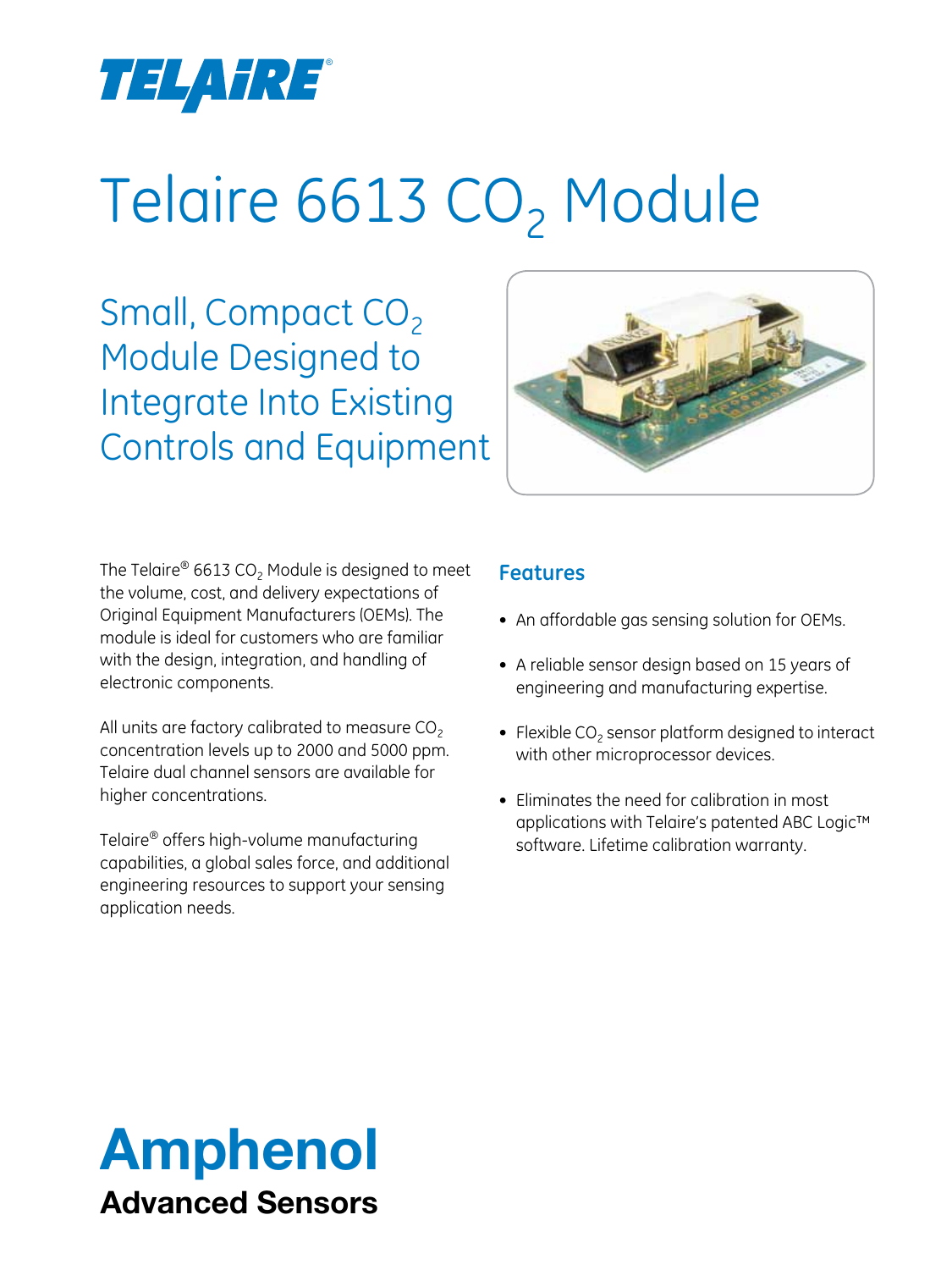# Telaire 6613  $CO<sub>2</sub>$  Module **Specifications**

#### **Method**

Non Dispersive Infrared (NDIR), gold plated optics, diffusion or flow through sampling (with Telaire's Patented ABC Logic Self Calibrated Algorithm)

#### **Measurement Range**

0 to 2000 ppm\*\*

#### **Dimensions**

2.25 in X 1.365 in X 0.60 in (57.15 mm X 34.67 mm X 15.24 mm)

#### **Accuracy\***

- 400-1250 ppm  $\pm$  30 ppm or 3% of reading, whichever is greater\*
- 1250-2000 ppm ±5% of reading + 30ppm\*

### **Temperature Dependence**

0.2% FS per °C

#### **Stability**

< 2% of FS over life of sensor (15 year typical)

#### **Pressure Dependence**

0.13% of reading per mm Hg

#### **Calibration Interval** Not required

**Response Time** < 2 minutes for 90% step change typical

**Signal Update** Every 4 seconds

#### **Warm Up Time**

- < 2 minutes (operational)
- 10 minutes (maximum accuracy)

#### **Operating Conditions**

- 32°F to 122°F (0°C to 50°C)
- 0 to 95% RH, non condensing

#### **Storage Conditions**

-40°F to 158°F (-40°C to 70°C)



# **Output**

#### **Digital**

UART @ 19200 Baud (Please call for detailed product specifications). I<sup>2</sup>C slave up to 100 kHz

#### **Analog**

0 to 4 VDC

#### **Power Supply Requirements**

5 VDC regulated (±5%)

#### **Power Consumption**

- 0.90 watts peak
- • 0.165 watts average

#### **Interface Connections**

Designed for 12 pin male header with 0.1 in (2.54 mm) spacing. Header not included.

#### **Flow Rates (Via Flow Ports)**

Flow through version 40 to 50 cc/min

#### **Warranty Terms**

12 months

*\*Tolerance based on span gas of ±2%*

*\*\* Subjecting sensors to environments less than 400 ppm for more than 15 minutes may affect accuracy due to ABC Logic algorithm.*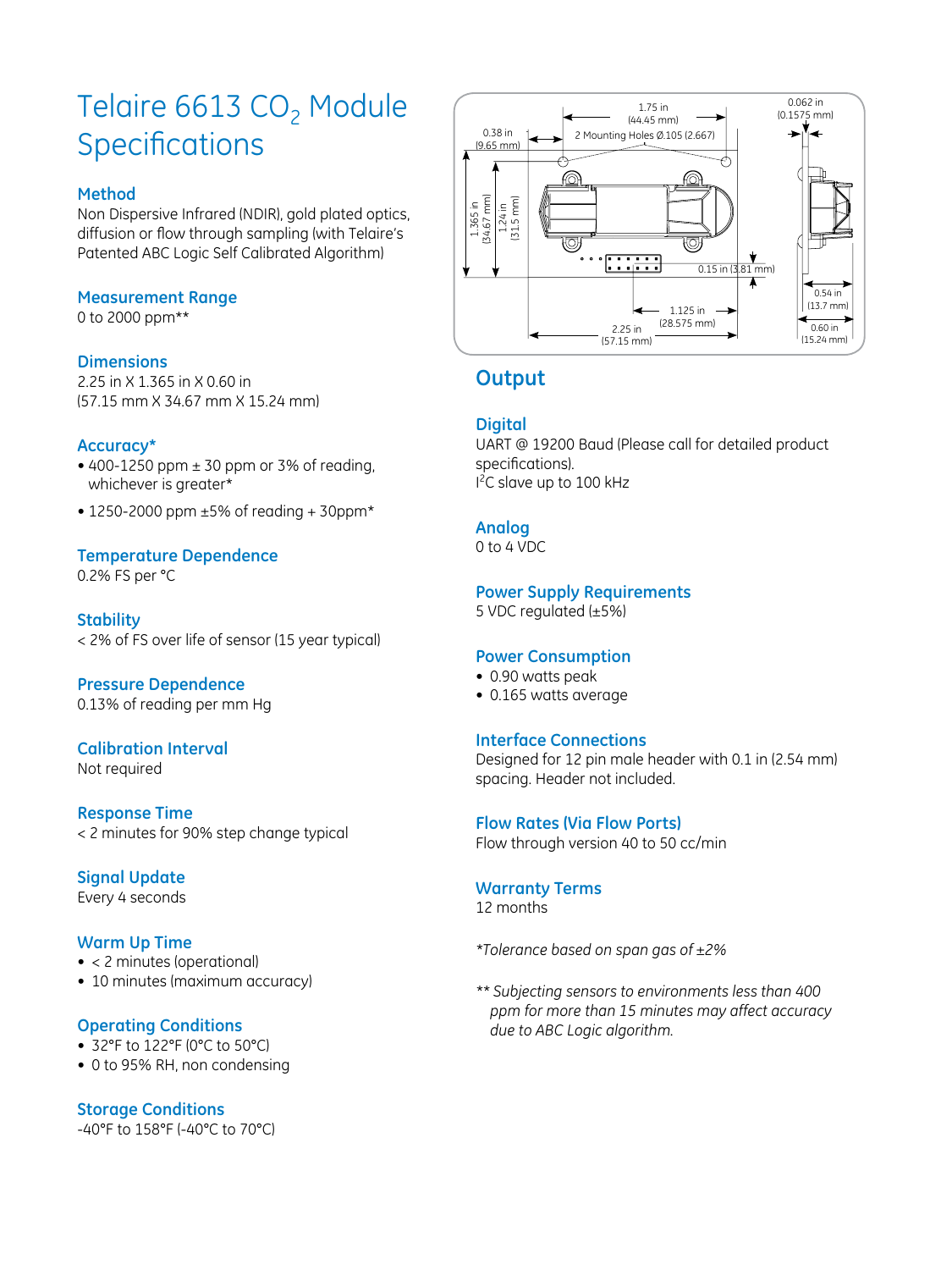Automatic Background Logic, or ABC Logic, is a patented self-calibration technique that is designed to be used in applications where concentrations will drop to outside ambient conditions (400 ppm) at least three times in a 14 day period, typically during unoccupied periods.

*\*Full accuracy to be achieved utilizing ABC Logic. With ABC Logic enabled, the sensor will typically reach its operational accuracy after 25 hours of continuous operation at a condition that it was exposed to ambient reference levels of air at 400 ppm*  $\pm$ *10 ppm CO<sub>2</sub>. Sensor will maintain accuracy specifications with ABC Logic enabled, given that it is at least four times in 21 days exposed to the reference value and this reference value is the lowest concentration to which the sensor is exposed. ABC Logic requires continuous operation of the sensor for periods of at least 24 hours. Note: Applies when used in typical residential ambient air. Consult Telaire if other gases or corrosive agents are part of the application environment.*

# **Pin Designations**

| <b>Connector Pinout</b> | <b>Function</b>      |
|-------------------------|----------------------|
| A                       | TX (UART)            |
| B                       | RX (UART)            |
| C                       | $V+$ (5 VDC)         |
| $\mathbf{1}$            | $V+$ (5 VDC)         |
| $\overline{c}$          | <b>GND</b>           |
| 3                       | <b>GND</b>           |
| 4                       | AV OUT (0 to 4 VDC)  |
| 5                       | I <sup>2</sup> C SCL |
| 6                       | No Connect           |
| 7                       | $I2C$ SDA            |
| 8                       | No Connect           |
| 9                       | No Connect           |
| 10                      | TX (UART)            |
| 11                      | RX (UART)            |
| 12                      | <b>GND</b>           |



# **Module 6613-F (Flow Through)**

The diffusion membrane is replaced with a nonpermeable seal. The two flow ports can be used for flow through sampling. Flow rate of 50 cc/min recommended.

# **Handling and Installation**

The T6613  $CO<sub>2</sub>$  OEM modules are infrared gas sensors on a printed circuit board and should be treated carefully. Precautions should be taken to observe specified limits and prevent damage from electrostatic discharge or rough handling. Please refer to ANSI/ESD S20. 20-1999 for more information on preventing ESD damage and IPC 610 Rev D for more information on proper electronic assembly practices.

# **Calibration**

Telaire does not recommend the customer recalibrate the T6613 module after installation. The sensor ABC Logic algorithm will begin after 24 hours, adjusting the sensor measurement resulting in sensor-to-sensor consistency. If immediate consistency is desired, the sensors may be single point calibrated using pre-mixed reference gas or ambient air measured by a reference sensor.

# **Available Models**

| <b>Part Number</b> | <b>Sampling Method</b>    | <b>Measurement Range</b> |
|--------------------|---------------------------|--------------------------|
| T6613              | Diffusion                 | 0-2,000 ppm              |
| T6613-F            | Flow Through              | 0-2,000 ppm              |
| T6613-C            | Diffusion with gas ports  | 0-2,000 ppm              |
| T6613-R12          | Diffusion, 12 second rate | 0-2,000 ppm              |
| T6613-5K           | Diffusion                 | 0-5,000 ppm              |
| T6613-5KF          | Flow through              | 0-5,000 ppm              |
| T6613-5KC          | Diffusion with gas ports  | 0-5,000 ppm              |